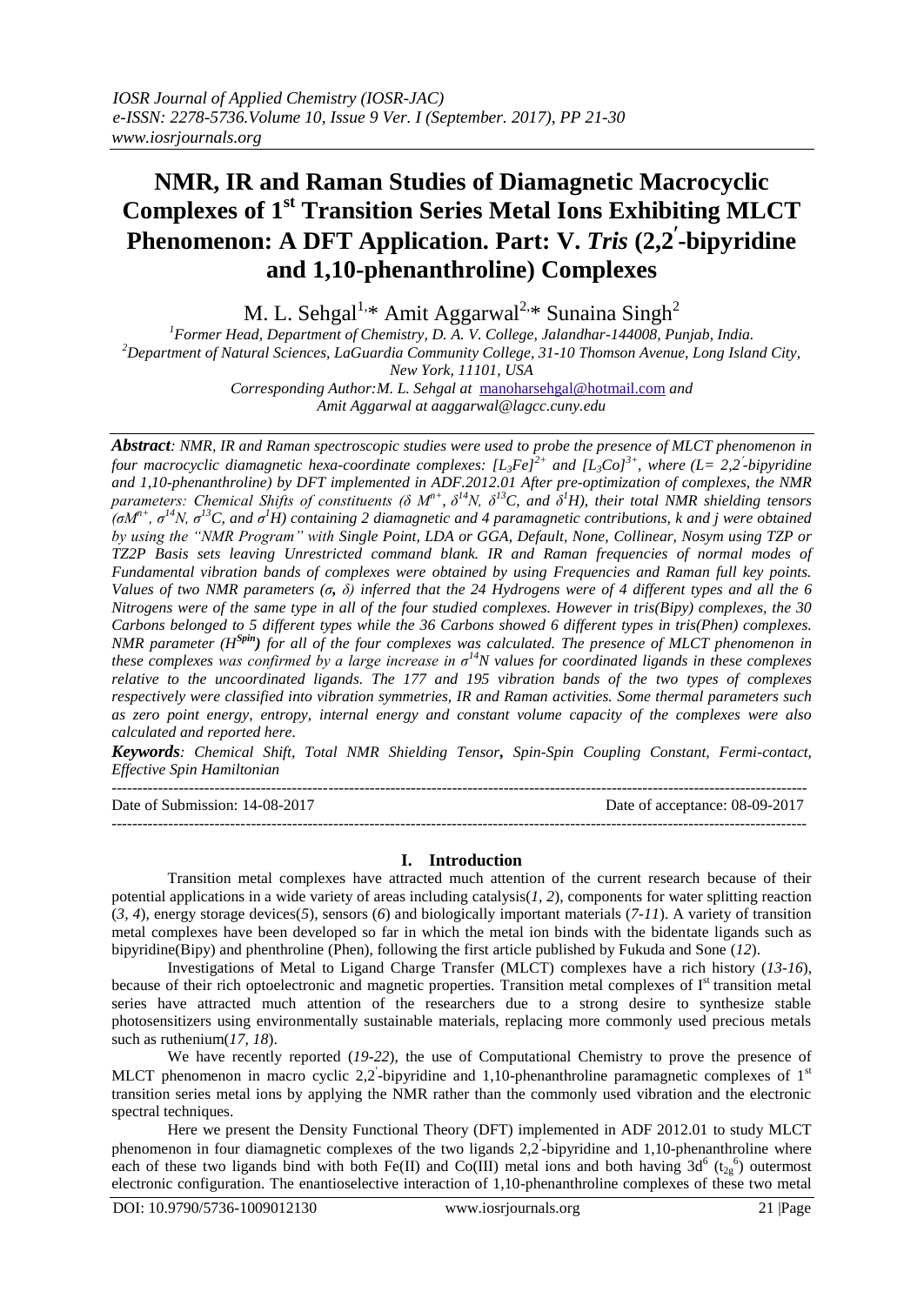ions was used as a structural probe and mediators of DNA cleavage reactions (*[24-27](#page-8-12)*). Only a few most relevant papers of these metal ions using DFT would find here a mention here for these tris(bipy) and tris(phen) complexes as follows:

Latevi Max Lawson Daku studied Spin- state crossover phenomenon in low spin [Fe(bipy)<sub>3</sub>]<sup>2+</sup> ([28](#page-8-13)) and high spin/low spin energy difference (*[29](#page-8-14)*) while M. Buhl and F.T. Mauschick studied thermal and solvent effects on  ${}^{57}$ E<sub>2</sub> NMP. Class is a straight of the solution of the M. Buhl and F.T. Mauschick studied thermal and solv <sup>7</sup>Fe NMR Chemical Shifts ([30,](#page-8-15) [31](#page-8-16)). M. Irwin et al studied the electronic properties of Fe(II) ([23](#page-8-17)) bipyridyl radical anion (*[32](#page-9-0)*), Morigakii, Milton. K. et al studied electronic propertied of mixed octahedral 1,10 phenanthroline and 2, 2 -bipyridine complexes of Fe(II) (*[23](#page-8-17)*). Chiniforoshan, H at al (*[33](#page-9-1)*) studied the interaction of Pyrazinamide drug with Co(III) and Zn(II) (*[23](#page-8-17)*) based on 2, 2'-bipyridine and 1, 10-phenanthroline ligands.

Two reasons motivated us to take up this study of four macrocyclic hexa coordinated diamagnetic complexes:  $[L_3Fe]^{2+}$ , and  $L_3Co]^{3+}$  (where  $L=2,2'$ -bipyridine and 1,10-phenanthroline) with  $D_3$  point group as follows:

(a) Like our previously studied 22 paramagnetic complexes (*[19-22](#page-8-11)*), the MLCT character in these four stereo chemically similar diamagnetic complexes was also, never, studied either experimentally or by any computational methods using NMR technique before because accurate computations of their NMR parameters were reported only recently (*[34](#page-9-2)*).

(b) Spatial equivalence among constituents of complexes needed confirmation.

## **II. Methodology**

Different key words were used in ADF software to obtain a number of the IR, Raman and NMR parameters. The mutual relations of NMR parameters given by J. Autschbach (*[34](#page-9-2)*) are shown here for simplicity.

## **2.1 IR and Raman parameters (***[35-37](#page-9-3)***)**

ADF was run with LDA or GGA by replacing Single Point by Geometry Optimization with Default by using TZ P and TZ2P basis sets to save the already pre-optimized complex by "Run" under File menu to click "Read New Coordinates". Geometry Optimization was replaced by Frequencies, Raman full and run to obtain frequencies of normal modes of all the Fundamental IR and Raman bands with their IR (dipole strengths and infrared intensities) and Raman (linear depolarization ratios and Raman intensities) parameters .

## **2.2 NMR Parameters (***[35-37](#page-9-3)***)**

The software was run by filling in certain key words like Single Point, LDA or GGA, Default, None, Collinear, Nosym using TZP orTZ2P Basis sets. The Unrestricted command was left blank. The NMR Program" was run in two steps.

(i) The Shielding Constants of the constituents ( $\sigma M$ ,  $\sigma^{13}C$ , and  $\sigma^{17}O$ ) were obtained by clicking on numbers of the species and printing them along with "Isotropic Shielding Constants" and "Full Shielding Constants". The Chemical Shifts ( $\delta M$ ,  $\delta^{13}C$ , and  $\delta^{17}O$ ) were also obtained from the NMR spectra [\(23\)](#page-8-17).

(ii) **k** and **j** values of constituents were obtained from the same program by using a new Input File and printing numbers of Perturbing and Responding nuclei. The  $\sigma$  values of constituents contained diamagnetic and paramagnetic contributions. Diamagnetic contribution was made up of two terms: diamagnetic core tensor {a} and diamagnetic valence tensor {b}; while the paramagnetic part contained four terms- paramagnetic (b^) tensor  $\{c\}$ , paramagnetic (u^) tensor  $\{d\}$ , paramagnetic (s^) tensor  $\{e\}$  and paramagnetic gauge tensor  $\{f\}$ . These six terms always contributed to the total value of  $\sigma$  in every diamagnetic complex. The software, also, gave Fermicontact **(k)** and spin-spin coupling (**j)** values.

(a)  $\sigma M^{n+}$ ,  $\sigma^1 H$ ,  $\sigma^{13}C$  and  $\sigma^{14}N$  were equal to the sum of the values of 2 diamagnetic and 4 paramagnetic terms. (b)  $\delta$  and  $\sigma$  of <sup>1</sup>H and <sup>13</sup>C were related as follows:

$$
\delta^{1}H = 31.7 - \sigma^{1}H
$$
 \n
$$
\delta^{13}C = 181.1 - \sigma^{13}C
$$
 \n
$$
\text{2}
$$

(c)  $\delta M$  and  $\delta^{14}N$  were numerically equal to  $\sigma M$  and  $\sigma^{14}N$  with reverse signs as follows:



## **III. Results**

Tables: 1A-B showed thermal parameters of complexes. Tables: 2A-B showed optimization parameters of complexes and M<sub>I</sub>.M  $g_n$  and M<sub>s</sub> values of the metals. Tables: 3A-B showed  $\sigma$  and  $\delta$  values of M<sup>n+</sup>, <sup>14</sup>N, <sup>13</sup>C and <sup>1</sup>H in complexes. Tables: 4A-B showed 2 diamagnetic and 4 paramagnetic terms (6 in all) in  $\sigma$  values of  $M^{n+}$ ,  $^{14}N$ ,  $^{13}C$ ,  $^{1}H$  of complexes. Tables: 5A-B showed  $\vec{k}$ ,  $\vec{j}$  and  $H^{Spin}$  values of  $M^{n+}$ ,  $^{14}N$ ,  $^{13}C$  and  $^{1}H$  of complexes.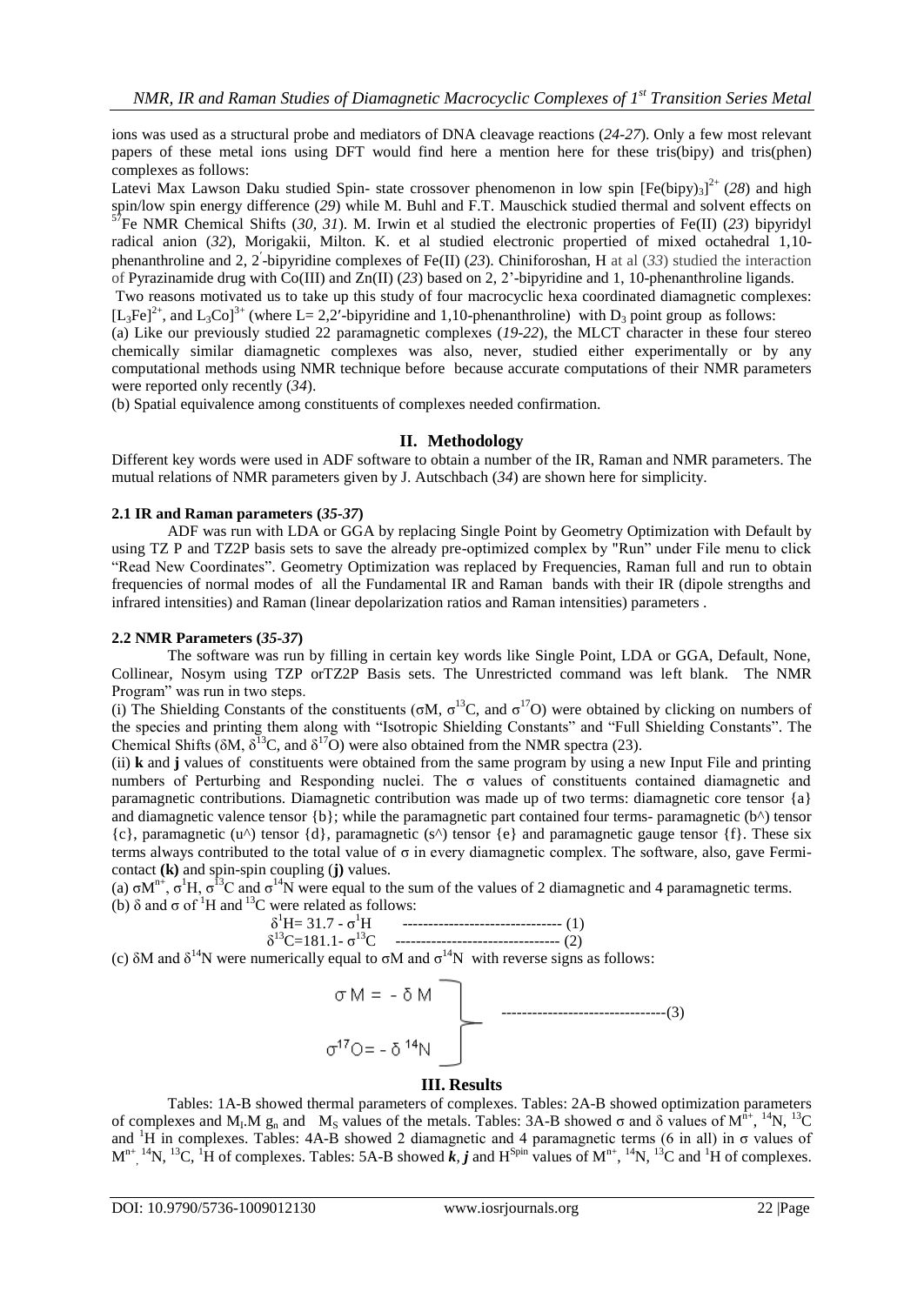Tables:  $6A-B$  showed IR and Raman-Active bands of complexes. Table:  $7A-B$  showed  $\sigma^{14}N$  values of uncoordinated 2, 2 -bipyridine and 1,10-phenanthroline and complexes.

Figures (1, 2) gave ADF numbers for each of the two tris( $2,2$ -bipyridine) and tris( $1,10$ -phenanthroline) metal complexes respectively.

Parameter (**j**) was field-independent and mutual ( $\mathbf{j}_{AB} = \mathbf{j}_{BA}$ ). It was affected both by the nature of solvent and metal−ligand bond distances and usually transmitted through bonding electrons. Its magnitude would fall off rapidly with an increase in number of intervening bonds. It might have positive or negative value as it was positive if energy of A was lower when B had opposite spin as A  $(\alpha\beta)$  or  $\beta\alpha)$  and negative if energy of A was lower when B had same spin as A (αα or ββ).

#### **IV. Discussion**

Each one of the two tris(bipy) complexes:  $[\text{Bipy}_3\text{Fe}]^{2+}$  and  $[\text{Bipy}_3\text{Co}]^{3+}$  having 61 constituents differed only in metal but possessed the same type of 60 atoms: 6 N, 24 H and 30 C while each of the two tris(Phen) complex: [Phen<sub>3</sub>Fe] <sup>2+</sup> and [Phen<sub>3</sub>Co]<sup>3+</sup> with 67 constituents had a different metal but the same type of 66 atoms : 6 N, 24 H and 36 C.

## **4.1. Calculation of Effective Spin Hamiltonian (HSpin) of Mn+ and <sup>13</sup>C nuclei**

Stereo chemically equivalent perturbing and the responding nuclei possessing same values of **k** and **j** parameters in the 4 diamagnetic complexes. Spin-spin coupling parameter **(j)** was related to another important NMR parameter named Effective Spin Hamiltonian  $(H^{\text{Spin}})$ . It gave a mathematical expression that determined the energy of an NMR transition in a molecule. It was effective in the sense that its solutions reproduce the nuclear magnetic energy levels in a molecular system without reference to electrons. In a fictitious absence of surrounding electrons, the shielding constants and indirect spin-spin coupling constants would vanish leaving the NMR spectrum to be determined by Nuclear Zeeman Term and direct dipolar coupling. A simple relation (4) to calculate Spin Hamiltonian  $(H^{Spin})$  values of the metal ions and the bonded carbon atoms (Tables: 5 A-B) from their **j** values was given below(*[34](#page-9-2)*):

$$
H^{\text{Spin}} = 6.023 \, j_{AB} \cdot I_{A} \cdot I_{B} \cdot 10^{17} \, MHz \, mol^{-1} \dots
$$

## **4.2. Spatial Equivalence of N, C, H from NMR parameters of complexes**

## **4.2.1.**  $[\text{Bipy}_3\text{M}]^{2+}$  {where M=Fe(II) and Co(III)} Complexes

 $\delta M^{n+}$ ,  $\delta^{14}N$ ,  $\delta^{13}C$ ,  $\delta^{1}H$ ,  $\sigma M^{n+}$ ,  $\sigma^{14}N$ ,  $\sigma^{13}C$ , and  $\sigma^{1}H$  of the 61 species in each complex having 2 diamagnetic and 4 paramagnetic terms in their σ values were reported .All the 6 coordinating N atoms were spatially equivalent with one value of each of  $\sigma^{14}N$ ,  $\delta^{14}N$  along with the six contributing terms. Both the complexes contained four types of stereo chemically different H; each type possessing six equivalent protons to show four different series of values  $\sigma^1$ H,  $\delta^1$ H and the 6 contributing terms. The complexes possessed 5 types of spatially different C atoms; each type having 6 equivalents C as they showed five different series of values of  $σ<sup>13</sup>C$  and  $δ<sup>13</sup>C$  and the 6 contributing terms(Table: 4A).

## **4.2.2.** [**Phen3M]2+ {where, M=Fe(II) and Co(III)} Complexes**

 $\delta M^{n+}$ ,  $\delta^{14}N$ ,  $\delta^{13}C$ ,  $\delta^1H$ ,  $\sigma M^{n+}$ ,  $\sigma^{14}N$ ,  $\sigma^{13}C$ , and  $\sigma^1H$  of all the 67 species in each one of the two complexes (Table:4B) having six contributing terms in their σ values were reported. All the six coordinating N atoms were spatially equivalent with one value of each of  $\sigma^{14}N$ ,  $\delta^{14}N$  and the 6 contributing terms. All these complexes contained four types of stereo chemically different H; each type possessing six equivalent protons to give four different series of values of  $\sigma^1$ H,  $\delta^1$ H and the 6 contributing terms. The complexes also contained six types of spatially different C atoms; each type having six equivalents C to give six different series of values of  $\sigma^{13}$ C and  $\delta^{13}$ C and 6 contributing terms (Tables:4B).

## **4.3. IR and Raman Studies of Complexes**

IR and Raman spectra of the four complexes gave definite vibration symmetry symbols of all the fundamental bands and represented a complex by a Vibration Symmetry Class (*[38](#page-9-4)*). Bands were classified according to their IR and Raman activities (Tables: 6 A-B).Contrary to experimental determination (*[39-41](#page-9-5)*), Raman intensities of the complexes were calculated from their polarizabilities (*[42-46](#page-9-6)*).

## **4.3.1. [Bipy3M] {where, M=Fe(II) and Co(III)} Complexes**

Their 177 fundamental bands were divided into symmetry symbols:  $A_1$ ,  $A_2$ , E containing 30, 29 and 118 bands respectively with Vibration Symmetry Class:  $\{30A_1 + 29A_2 + 59E\}$ . They were divided into their IR  ${A_2 (29), E (59)},$  Raman  ${A_1 (30), A_2 (29), E (59)}$ , both IR/Raman  ${A_2 (29), E (59)}$  activities and 30  $A_1$  bands were IR inactive. 29 A<sub>2</sub> Raman active bands might not be observed in the Raman spectra because of their negligible Raman intensity  $\{10^{-28 \text{ to } -30}\}$  (Table: 6A).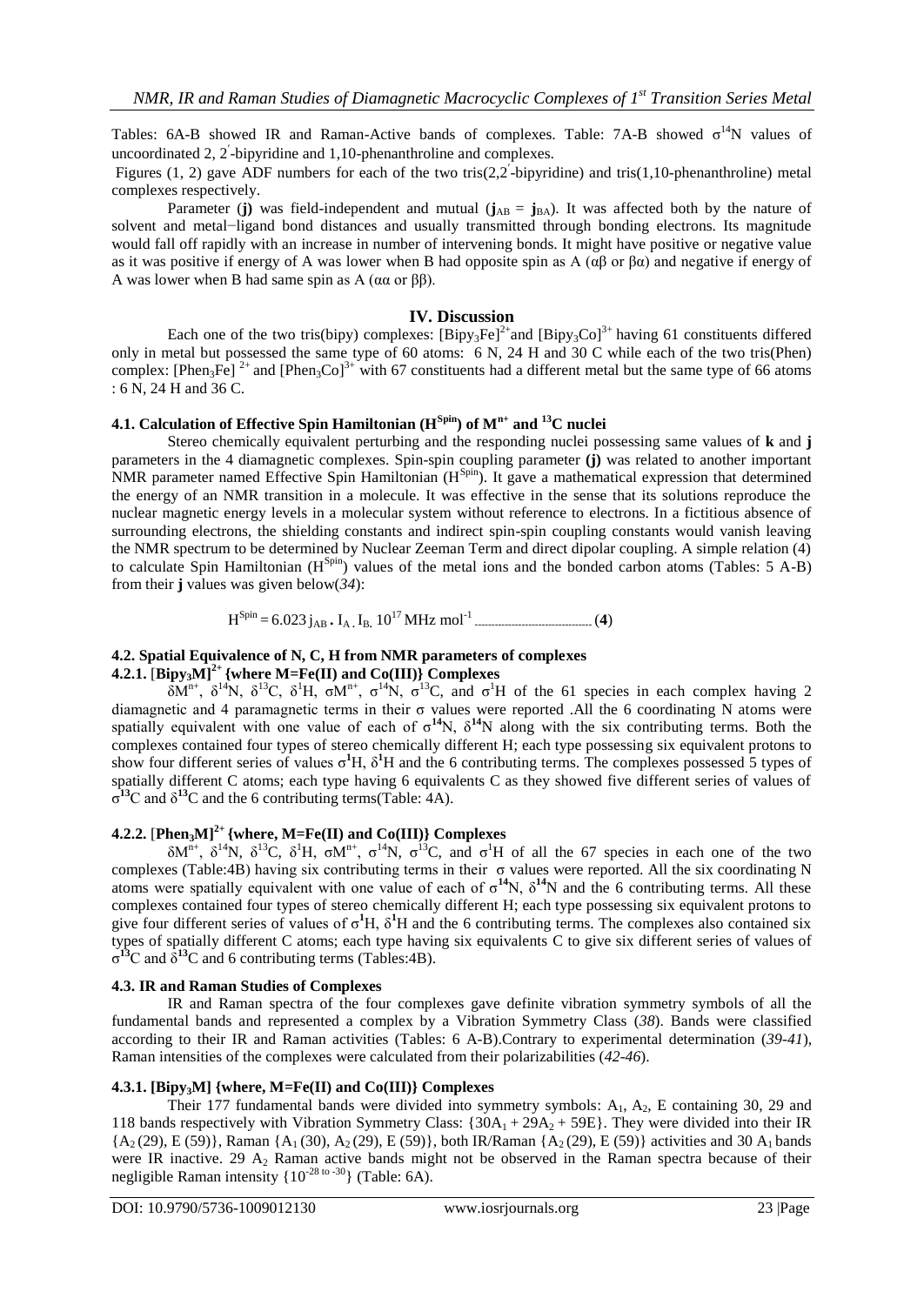## **4.3.2. [Phen3M] {where, M=Fe(II) and Co(III)} Complexes**

All the normal modes of the195 fundamental bands of both the complexes were found to be singly degenerate having **"A"** symmetry with Vibration Symmetry Class [195 A]. All these bands were both IR and Raman active (Table: 6B).

## **4.4. MLCT Phenomenon from NMR and IR studies**

MLCT would result from the shift of electron charge density from molecular orbitals lie mainly metal in character to those with predominantly of ligand character to cause an increase the electron density on the ligand. As σ of any nucleus was directly related to its electron density, any change in its σ value should serve as an indicator to the change in electron density on it. Unlike the paramagnetic complexes (*[19-22](#page-8-11)*) where all the  $σ^{14}N$ ,  $σ^{13}C$ , and  $σ^{1}H$  values were observed to be higher and the  $δ^{14}N$ ,  $δ^{13}C$ , and  $δ^{1}H$  values were found to be lower than their corresponding σ and δ values in the uncoordinated ligands (*[19,](#page-8-11) [20](#page-8-18)*), here the σ and δ values of the four diamagnetic complexes showed a slightly different behavior. The  $\sigma^{14}N$  and  $\delta^{14}N$  values of the Ncoordinating sites of these four tris complexes showed changes in the right direction with the  $\sigma^{14}N$  values showing an increase (Tables: 7A-B) and  $\delta^{14}N$  values exhibiting a decrease to indicate the presence of MLCT phenomenon in these complexes which showed appreciable increase in  $\sigma^{14}N$  values to confirm the shift of charge density from the molecular orbitals mainly metal in character to those having predominantly ligands character and, thereby, cause an increase in the electron density on the ligands despite their  $\sigma^{13}C$ ,  $\sigma^{1}H$ ,  $\delta^{13}\dot{C}$ , and  $\delta^1$ H, values were found to be comparable to those of the uncoordinated ligands. It was due to the fact that both these metal ions possessing stable filled  $t_{2g}$ <sup>6</sup> set of d orbitals with three sets of paired electrons {Fe(II) and  $Co(III) = 3d<sup>6</sup>$ } would be reluctant to transfer their electron cloud to poorly electronegative carbon and hydrogen.

## **V. Conclusions**

(i) NMR technique supported the presence of MLCT phenomenon in the four diamagnetic complexes; analogous to those of our previous studies for 22 paramagnetic complexes as all of them possessed higher  $\sigma^{14}N$ values relative to those of the uncoordinated ligand which confirmed an increase in electron density on their ligands i.e. electron cloud gets transferred from the metal into ligand orbitals in both the ligands as per MLCT definition.

(ii) We could, also, justify that these four tris complexes having  $D_3$  symmetry point group possessed similar stereochemistry as all the 60 and 66 constituents in the tris(Bipy) and tris(Phen) complexes respectively were found to occupy the same relative positions around each one of the central metal ion.

|                               | Zero   |                                           | <b>Thermal Parameters</b> |      |        |                              |        |       |       |                                                       |        |       |       |
|-------------------------------|--------|-------------------------------------------|---------------------------|------|--------|------------------------------|--------|-------|-------|-------------------------------------------------------|--------|-------|-------|
| Point<br>$[M]^{n+}$<br>Energy |        | Entropy (cal mol <sup>-1</sup> $K^{-1}$ ) |                           |      |        | Internal Energy (Kcal mol-1) |        |       |       | <b>Constant Volume Capacity</b><br>$(Kcal mol-1 K-1)$ |        |       |       |
|                               | (eV)   | Tran                                      | Rot.                      | Vib. | Total  | Trans.                       | Rot.   | Vib.  | Total | Trans   Rot.                                          |        | Vib.  | Total |
| Fe(II)                        | 12.528 | 44.63                                     | 32.7                      | 69.8 | 147.14 | 0.889                        | 0.889  | 301.7 | 303.4 | 2.981                                                 | 2.981  | 101.0 | 107.0 |
| Co(III)                       | 12.551 | $-do-$                                    | $-do-$                    | 69.3 | 146.63 | $-do-$                       | $-do-$ | 302.2 | 303.9 | $-do-$                                                | $-do-$ | 100.7 | 106.7 |

**Table: 1A.** Thermal Parameters of  $[Bipy_3M]^{n+}$ 

| <b>Table: 1B.</b> Thermal Parameters of $[Phen3M]^{n+}$ |
|---------------------------------------------------------|
|---------------------------------------------------------|

|                            | Zero   | <b>Thermal Parameters</b>                        |            |      |        |                                           |        |       |                                                       |       |       |       |                    |
|----------------------------|--------|--------------------------------------------------|------------|------|--------|-------------------------------------------|--------|-------|-------------------------------------------------------|-------|-------|-------|--------------------|
| Point<br>[M] <sup>n+</sup> | Energy | Entropy (cal mol <sup>-1</sup> K <sup>-1</sup> ) |            |      |        | Internal Energy (Kcal mol <sup>-1</sup> ) |        |       | <b>Constant Volume Capacity</b><br>$(Kcal mol-1 K-1)$ |       |       |       |                    |
|                            | (eV)   | Tran                                             | <b>Rot</b> | Vib. | Total  | Trans.                                    | Rot    | Vib.  | Total                                                 | Trans | Rot.  | Vib.  | Total              |
| Fe(li)                     | 12.528 | 44.63                                            | 32.7       | 69.8 | 147.14 | 0.889                                     | 0.889  | 301.7 | 303.4                                                 | 2.981 | 2.981 | 101.0 | 323235254<br>107.0 |
| Co(III)                    | 12.551 | $-do.$                                           | $-00-$     | 69.3 | 146.63 | $-00-$                                    | $-00-$ | 302.2 | 303.9                                                 | do.   | do.   | 100.7 | 106.7              |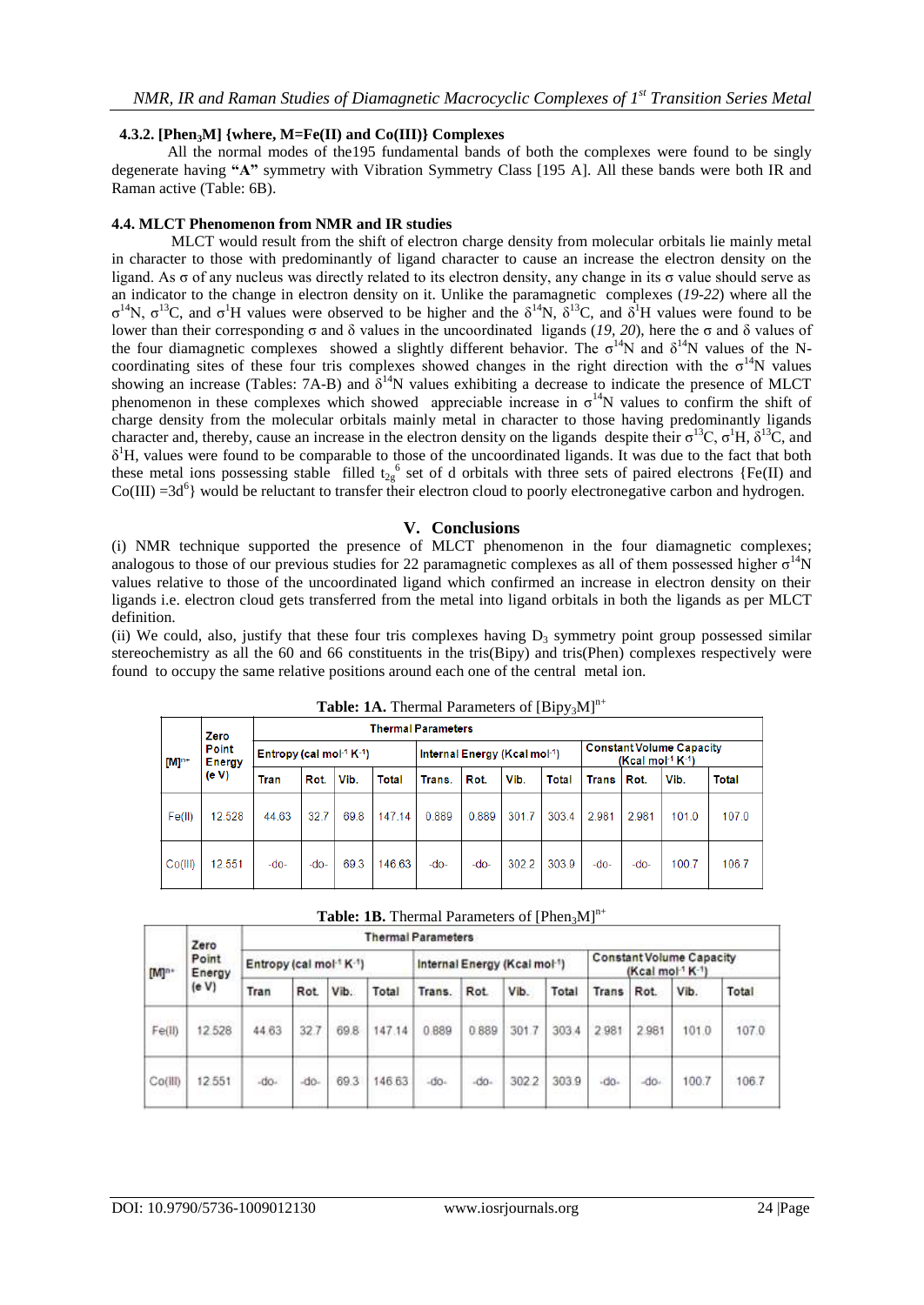| $[M]^{n+}$<br>$(D_3)$ | $[Mg_n], {M_1}$<br>(S)                   | <b>Total bonding</b><br>$energy**$ | Total Energy: Xc*<br>LDA(Exchange; Correlation) | <b>Nucleus</b>   |
|-----------------------|------------------------------------------|------------------------------------|-------------------------------------------------|------------------|
| Fe(II)                | [0.181246]<br>$(0.5)$ (0)                | -38930.09                          | $-622234.68$<br>-577474.62, -44760.07           | 57Fe             |
| Co(HI)                | $[1.3220]$ ,<br>$\{3.5\}$ <sub>(0)</sub> | -37678.63                          | $-631694.02$<br>-586640.77.45053.25             | 59 <sub>Co</sub> |

**Table: 2A.** Optimization Parameters (kJmol<sup>-1</sup>), [Mg<sub>n</sub>], {M<sub>I</sub>} & (M<sub>S</sub>) of [Bipy<sub>3</sub>M]<sup>n+</sup>

## **Table: 2B.** Optimization parameters (kJmole<sup>-1</sup>) of [Phen<sub>3</sub>M]<sup>n+</sup> Complexes

| $[M]^{n+}$<br>$(D_3)$ | $[Mg_n]$ $\{M_i\}$<br>(S)       | <b>Total bonding</b><br>$energy**$ | Total Energy: Xc*<br>LDA(Exchange; Correlation) | <b>Nucleus</b>   |
|-----------------------|---------------------------------|------------------------------------|-------------------------------------------------|------------------|
| Fe(II)                | [0.181246]<br>$\{0.5\}, (0.0)$  | -45891.30                          | $-696674.17$<br>-646056.22, -50617.95           | $57F_{\text{P}}$ |
| Co(H)                 | [1.3220]<br>$\{3.5\}$ , $(0.0)$ | -44653.93                          | -706133.68<br>-655222.52, -50911.15             | 59C <sub>O</sub> |

 **\***Xc is made up of LDA and GGA components; here all have zero GGA

\*\*Bonding energy is computed as an energy difference between molecule and fragments.

**Table: 3A.**  $\delta$  and  $\sigma$  values of  $M^{n+}$ , N, C, H<sup>a</sup> in Diamagnetic [Bipy<sub>3</sub>M]<sup>n+</sup> Complexes<sup>a</sup>

| M <sup>n+</sup> | <b>8Mn+[3]</b>   | boNI                | doH(1)               | <b>DIHED</b>         | <b>USHILL</b>        | d <sub>o</sub> H <sub>[1]</sub> | <b>66C[2]</b>        | <b>5C[2]</b>             | 65C(2)              | <b>62 C [2]</b>     | <b>SCI4</b>         |
|-----------------|------------------|---------------------|----------------------|----------------------|----------------------|---------------------------------|----------------------|--------------------------|---------------------|---------------------|---------------------|
|                 | oM <sup>n+</sup> | $0^{14}N$           | σΉ                   | σΉ.                  | σH                   | σ <sup>1</sup> Η                | $\sigma^{13}C$       | $\sigma$ <sup>13</sup> C | $C^{13}C$           | 0 <sup>13</sup> C   | $\sigma^{13}C$      |
| Fig.1           |                  | 7.17.27<br>37,47,57 | 8.18.28.<br>38.48.48 | 9.19.29.<br>39.49.59 | 10.20.30<br>40.50.60 | 11.21.31<br>41,51,61            | 3.13.23.<br>33.43.53 | 4.14.24<br>34.44.54      | 5.15.25<br>35,45,55 | 6.16.26<br>36.46.56 | 2.12.22<br>32.42.52 |
| Fe(II)          | 9402.79          | 18.29               | 8.07                 | 7.59                 | 6.89                 | 3.71                            | 118.53               | 116.53                   | 102.94              | 134.96              | 165.59              |
|                 | $-940279$        | $-18.29$            | 23.63                | 24.11                | 24.81                | 27.99                           | 62.57                | 64.57                    | 78.16               | 46.14               | 15.51               |
| Co(III)         | 897690           | $-27.74$            | 8.76                 | 8.33                 | 7.52                 | 2.72                            | 125.09               | 124.01                   | 107.10              | 129.64              | 16188               |
|                 | -8976 90         | 27.74               | 22.94                | 23.37                | 24 28                | 2898                            | 56.01                | 57.09                    | 74.00               | 51.46               | 19.22               |

**Table: 3B.**  $\sigma M^{n+}$ ,  $\sigma N$ ,  $\sigma H$  and  $\delta H$  in Diamagnetic [Phen<sub>3</sub>M]<sup>n+</sup> Complexes<sup>a</sup>

| <b>SM<sup>n+</sup></b> |               |             |             |             |             |          |                   |                  |            |                   |            |
|------------------------|---------------|-------------|-------------|-------------|-------------|----------|-------------------|------------------|------------|-------------------|------------|
| oM <sup>n+</sup>       | <b>PENITI</b> | <b>SHI!</b> | <b>SHIT</b> | <b>SHIP</b> | <b>SHIT</b> | 8CPI     | &C <sup>[2]</sup> | <b>&amp;C[2]</b> | <b>SCP</b> | δC <sub>[2]</sub> | <b>SCP</b> |
|                        | σN            | αH          | σH          | σH          | σH          | oC.      | σC                | öC               | аC         | оC                | oσ         |
|                        | 7.17.29.      | 9,19,31.    | 10. 2.23.   | 11.21.33.   | 20.32.42.   | 4.14.26. | 5.15.25.          | 6.16.28.         | 8,18.30    | 3.13.25.          | 2.12.24    |
|                        | 39,51,61      | 41,53,63    | 44,45,66    | 43, 55, 65  | 54,64,67    | 36,48.58 | 37,49,59          | 38,50,60         | 40,52,62   | 35,47,57          | 36,46,56   |
| 10129.7                | 12.75         | 8.15        | 8.27        | 6.94        | 7.47        | 115.0    | 110.9             | $-131.5$         | 117.0      | 115.94            | 126.6      |
| $-10129.$              | 12.75         | 23.55       | 23.43       | 24.76       | 24.23       | 66.10    | 70.20             | 49.61            | 64.10      | 65 16             | 54.47      |
| 107749                 | $-29.15$      | 8.85        | 8.77        | 6.89        | 8.01        | 122 35   | 115.55            | 127.92           | 116.7      | 118.24            | 125.54     |
| $-10774.9$             | 29.15         | 22 85       | 22.93       | 24 81       | 23.69       | 58.75    | 65.55             | 53.18            | 61.40      | 62.86             | 55.56      |
|                        |               |             |             |             |             |          |                   |                  |            |                   |            |

<sup>a</sup>ADF Numbers in parentheses[Fig.2]; <sup>b</sup>standard zero;  $\text{c}$ standard 181.1;  $\text{d}$ standard 31.7; Apply Relations [1, 2, 3]

**Table: 4A.** Sum of Diamagnetic and Paramagnetic contributions in  $\sigma$  of  $M^{n+}$ , N, C, and H of  $[Bipy_3M]^{n+}$ Complexes<sup>a</sup>

|                            |                            |         |                                                                                                           |          | COMPICAÇIO                                 |                                                                                         |                                                                                                                                                                                 |                                                                   |  |
|----------------------------|----------------------------|---------|-----------------------------------------------------------------------------------------------------------|----------|--------------------------------------------|-----------------------------------------------------------------------------------------|---------------------------------------------------------------------------------------------------------------------------------------------------------------------------------|-------------------------------------------------------------------|--|
| M <sup>n+</sup><br>(Fig.1) | oM <sup>n+</sup><br>30 H G |         | o <sup>14</sup> N of each of six N o <sup>1</sup> H of 4 types of H each with six H<br>7.17. 27. 37.47.57 |          |                                            | 8, 18, 28, 38, 48, 48(9, 19, 29, 39, 49, 49)<br>[10,20,30,40,50,60] (11,21,31,41,51,61) | o <sup>13</sup> C of 6 types of C each with six C<br>3, 13, 23, 33, 43, 53 (4, 14, 24, 34, 44, 54)<br>$[6, 15, 25, 35, 45, 55]$ $(6, 16, 26, 36, 46, 56)$<br>(2.12.22.32.42.52) |                                                                   |  |
|                            | Dia.                       | Para.   | Dia.                                                                                                      | Para.    | Dia.                                       | Para                                                                                    | Dia.                                                                                                                                                                            | Para                                                              |  |
| Fe(II)                     | 2043.3                     | 11446.1 | 321.59                                                                                                    | $-339.9$ | 27 158<br>(28.567)<br>[29.905]<br>(32.881) | $-3.524$<br>$(-4, 456)$<br>$[-5.095]$<br>$(-4.889)$                                     | 255<br>(256.8)<br>[259.6]<br>(259.1)<br>${[253,11]}$                                                                                                                            | $-192.5$<br>$(-192.2)$<br>$[-181.4]$<br>[212.9]<br>${[-237.6]}$   |  |
| Co(III)                    | 2158.0                     | 11134.9 | 321.82                                                                                                    | $-294.1$ | 26,586<br>(27.883)<br>[29.314]<br>(32.815) | $-3.647$<br>$(-4, 517)$<br>$[-5.034]$<br>$[-3.831]$                                     | 255.0<br>(256.8)<br>[259.6]<br>(259.7)<br>{{253.3}}                                                                                                                             | $-199.0$<br>$(-199.7)$<br>$[-185.6]$<br>$(-208.3)$<br>$(1-234.1)$ |  |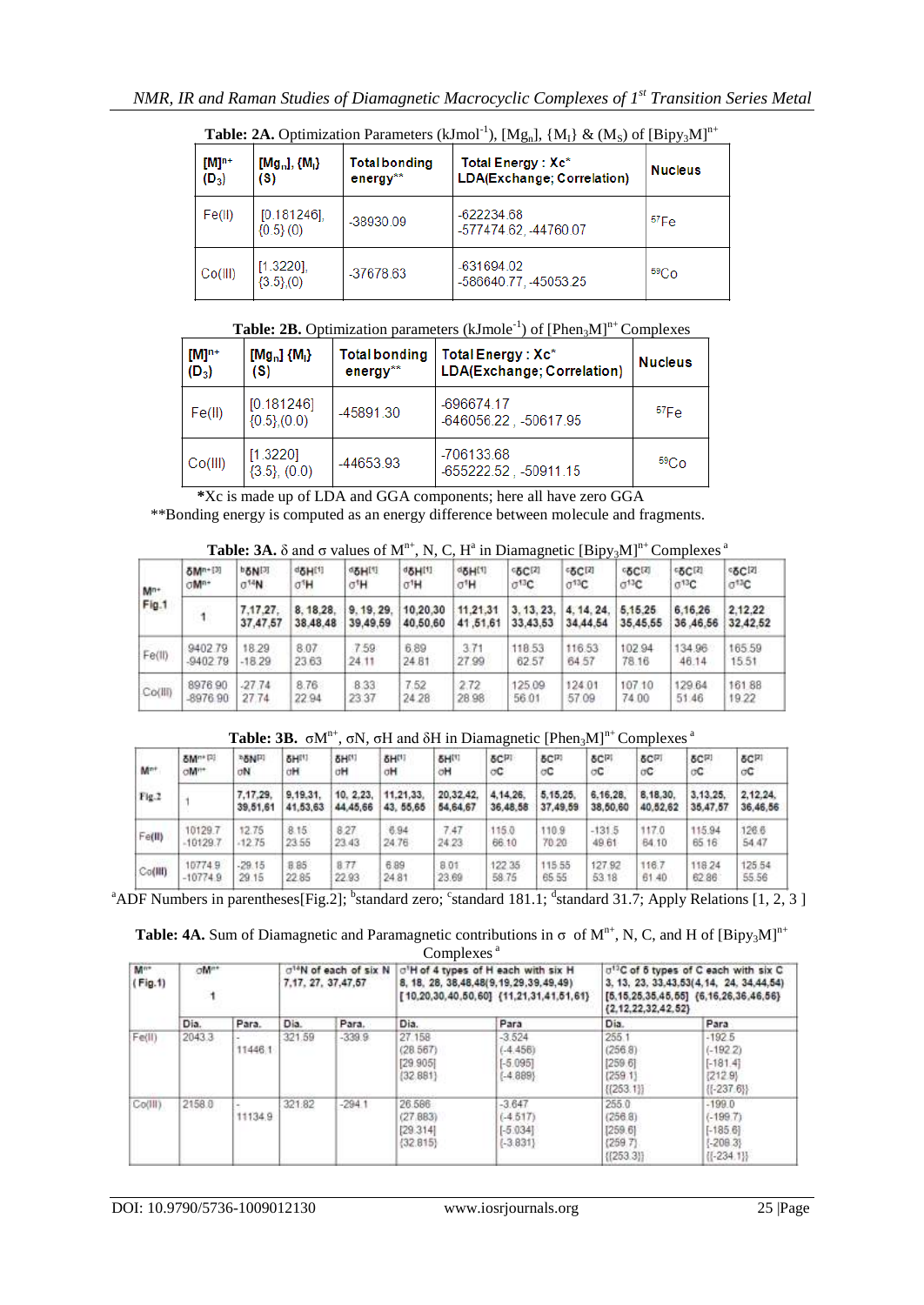|                |                  |            |                                                             |          | Complexes <sup>a</sup>                       |                                                                                          |                                                                                                                                                                    |                                                                                       |  |
|----------------|------------------|------------|-------------------------------------------------------------|----------|----------------------------------------------|------------------------------------------------------------------------------------------|--------------------------------------------------------------------------------------------------------------------------------------------------------------------|---------------------------------------------------------------------------------------|--|
| Mn+<br>(Fig.2) | oM <sup>n+</sup> |            | o <sup>14</sup> N of each of four N<br>7,17, 29, 39, 51, 61 |          | o <sup>1</sup> H of four types of H          | 9, 19, 31, 41, 53, 63 (10, 22, 23, 44, 45, 66)<br>[11,21,33,43,45,65] {20,32,42,54,64,67 | $\sigma^{13}$ C of six types of C<br>4.14.26.36.48.58(5.15.25.37.49.59)<br>[6,16,28, 38,50,60] {8,18,30,40,52,62}<br>${3, 13, .25, 35, 47, 57}$ [2,12,24,36,46,56] |                                                                                       |  |
|                | Dia.             | Para.      | Dia.                                                        | Para.    | Dia.                                         | Para.                                                                                    | Dia.                                                                                                                                                               | Para.                                                                                 |  |
| Fe(II)         | 2037.9           | $-12167.6$ | 322.61                                                      | $-335.4$ | 28.552<br>(28.602)<br>[29.003]<br>${28.874}$ | $-5.00$<br>$(-5.176)$<br>$[-4.242]$<br>$[-4.643]$                                        | 255.7<br>(256.6)<br>[256.4]<br>[255.1]<br>$[{253.3}]$<br>[253.9]                                                                                                   | $-189.1$<br>$(-186.4)$<br>$[-206.8]$<br>$[-191.0]$<br>용-188.1}}<br>$[-.199.5]$        |  |
| Co(III)        | 2152.1           | $-12927.1$ | 322.72                                                      | $-293.6$ | 27,973<br>(28.086)<br>[28.832]<br>{28.298}   | $-5.119$<br>$(-5.154)$<br>$[-4.018]$<br>[4.613]                                          | 255.9<br>(256.5)<br>[257.0]<br>[255.1]<br>${[253.5]}$<br>[254.2]                                                                                                   | $-197.1$<br>$(-191.0)$<br>$[-203.8]$<br>$[-193.7]$<br>${[1 - 190.6]}$<br>$[[-198.7]]$ |  |

**Table: 4B.** Sum of Diamagnetic and Paramagnetic, terms  $a$  in  $\sigma$  values of  $M^{n+}$ , N, H, and C of [Phen<sub>3</sub>M]<sup>n+</sup>

a<br>ADF Numbers. **Dia**. [Diamagnetic core & valence tensors] **Para.** [Paramagnetic b<sup>^</sup>, u<sup>^</sup>, s<sup>^</sup> & gauge tensors]

| <b>Table: 5A.</b> k, j and $H^{\text{spin}}$ values of $M^{n+}$ , N, C and H in Diamagnetic [Bipy <sub>3</sub> M] <sup>n+</sup> complexes (Fig.1) |  |  |  |  |
|---------------------------------------------------------------------------------------------------------------------------------------------------|--|--|--|--|
|---------------------------------------------------------------------------------------------------------------------------------------------------|--|--|--|--|

| Perturbing species <sup>a</sup> | Responding species <sup>a</sup> | $kc$ and j <sup>d</sup> values | $H^{spin}$ (10 <sup>17</sup> MHz mol <sup>-1</sup> ) <sup>b</sup> |
|---------------------------------|---------------------------------|--------------------------------|-------------------------------------------------------------------|
|                                 | $[Bipy_3Fe]^{2+}$               |                                |                                                                   |
| Fe(H)(1)                        | N(7.17.27.37.47.57)             | 160.83,4.51                    | 13.582                                                            |
| N(7,17,27,33 7,47,57)           | Fe(II)(1)                       | $-d0-$                         | $-do-$                                                            |
| Fe(II)(1)                       | Fourtypes of H atoms:           |                                | -----                                                             |
|                                 | (8, 18, 28, 38, 48, 58)         | $-0.072, -0.028$               | $-0.045$                                                          |
|                                 | (9, 19, 29, 39, 49, 59)         | 0.217, 0.084                   | 0.128                                                             |
|                                 | (10, 20, 30, 40, 50, 60)        | 0.282, 0.109                   | 0.166                                                             |
|                                 | (11, 21, 31, 41, 51, 61)        | 1.649, 0.640                   | 0.964                                                             |
| Same four types of H atoms      | Fe(H)(1)                        | $-do-$                         | -do-                                                              |
| Fe(II)(1)                       | Five types of C atoms:          |                                | ----------                                                        |
|                                 | (2,12,22,32,42,52)              | $-0.158$ , $-0.015$            | $-0.023$                                                          |
|                                 | (3, 13, 23, 33, 43, 53)         | 2.577, 0.251                   | 0.378                                                             |
|                                 | (4.14.24.34.44.54)              | $-0.447$ $-0.044$              | $-0.066$                                                          |
|                                 | (5, 15, 25, 35, 45, 55)         | 6.615, 0.645                   | 0.971                                                             |
|                                 | (6, 16, 26, 36, 46, 56)         | 7.144, 0.697                   | 1.050                                                             |
| Same five types of C atoms      | Fe(II)(1)                       | $-do-$                         | $-do-$                                                            |
|                                 | $[Bipy_3Co]^{3+}$               |                                |                                                                   |
| Co(HI)(1)                       | N(7,17,27,337,47,57)            | 330.20, 67.70                  | 1427.150                                                          |
| N(7,17,27,33 7,47,57)           | Co(HI)(1)                       | $-do-$                         | -do-                                                              |
| Co(III)(1)                      | Fourtypes of H atoms:           |                                |                                                                   |
|                                 | (8, 18, 28, 38, 48, 58)         | $-0.145,-0.400$                | $-4.216$                                                          |
|                                 | (9, 19, 29, 39, 49, 59)         | $-0.485, 1.390$                | 14.651                                                            |
|                                 | (10, 20, 30, 40, 50, 60)        | 0.475,1.350                    | 14.229                                                            |
|                                 | (11, 21, 31, 41, 51, 61)        | 0.590,1.670                    | 17.602                                                            |
| Same four types of H atoms      | $Co(HI)$ (1)                    | -do-                           | $-do-$                                                            |
| Co(HI)(1)                       | Five types of C atoms:          |                                |                                                                   |
|                                 | (2.12.22.32.42.52)              | $-19.082 - 13.612$             | $-143.474$                                                        |
|                                 | (3, 13, 23, 33, 43, 53)         | 5.135, 3.663                   | 38.609                                                            |
|                                 | (4, 14, 24, 34, 44, 54)         | 2.500, 1.783                   | 18.793                                                            |
|                                 | (5, 15, 25, 35, 45, 55)         | 6.376, 4.548                   | 47.937                                                            |
|                                 | (6, 16, 26, 36, 46, 56)         | 10.841,7.734                   | 81.518                                                            |
| Same five types of C atoms      | $Co(HI)$ (1)                    | $-do-$                         | $-do-$                                                            |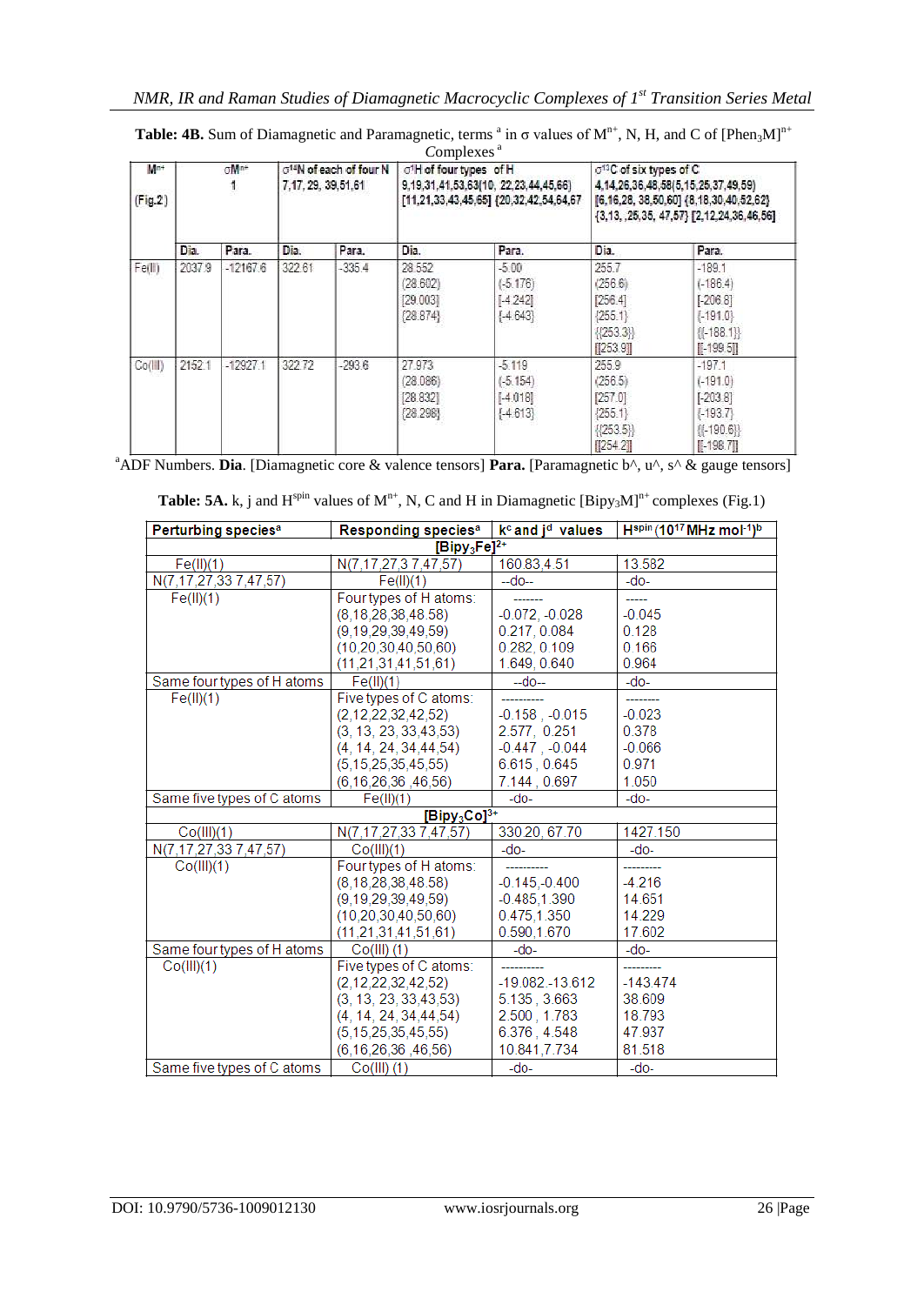| Perturbing Species <sup>a</sup> | <b>Responding Species a</b>                                                                                                                                              | k <sup>o</sup> and i <sup>d</sup> values                                                                    | Hspin (1017 MHz mol-1)b                                               |
|---------------------------------|--------------------------------------------------------------------------------------------------------------------------------------------------------------------------|-------------------------------------------------------------------------------------------------------------|-----------------------------------------------------------------------|
|                                 | [Phen <sub>3</sub> Fe] <sup>2+</sup>                                                                                                                                     |                                                                                                             |                                                                       |
| Fe(II)(1)                       | N(7,17,29, 39, 51,61)                                                                                                                                                    | 160.835,4.510<br>150.315 4.215                                                                              | 13.582                                                                |
| N(7,17,29, 39, 51,61)           | Fe(II)(1)                                                                                                                                                                | --do--                                                                                                      | $-do-$                                                                |
| Fe(II)(1)                       | Four types of H atoms:<br>(9.19.31.41.53.63)<br>(10, 22, 23, 44, 45, 66)                                                                                                 | 0.228.0.088<br>0.095, 0.037                                                                                 | ------<br>$-0.542$<br>0.075                                           |
|                                 | (11, 21, 33, 43, 55, 65)<br>(20, 32, 42, 54, 64, 67)                                                                                                                     | 0.958,0.372<br>0.364 .0.141                                                                                 | $-0.75$<br>0.437                                                      |
| Same four types of H atoms      | Fe(II)(1)                                                                                                                                                                | $-do-$                                                                                                      | -do-                                                                  |
| Fe(II)(1)                       | Six types of C atoms:<br>(2.12.24.36.46.56)<br>(3.13.25.35.47.57)<br>(4, 14, 26, 36, 48, 58)<br>(5.15.25.37.49.59)<br>(6, 16, 28, 38, 50, 60)<br>(8, 18, 30, 40, 52, 62) | 6.659, 0.650<br>3.703, 0.361<br>$-0.323 - 0.031$<br>4.823 .0.471<br>6.129, 0.598<br>0.727, 0.071            | .<br>0.979<br>0.544<br>$-0.047$<br>0.709<br>0.900<br>0.107            |
| Same Six types of C atoms       | Fe(II)(1)                                                                                                                                                                |                                                                                                             |                                                                       |
|                                 | $[Phen3Co]^{3+}$                                                                                                                                                         |                                                                                                             |                                                                       |
| Co(III)(1)                      | N(7,17,29, 39, 51,61)                                                                                                                                                    | 156.590, 32.106                                                                                             | 677.106                                                               |
| N(7,17,29, 39, 51,61)           | Co(III)(1)                                                                                                                                                               | $-do-$                                                                                                      | $-do-$                                                                |
| Co(III)(1)                      | Four types of H atoms:<br>(9.19.31.41.53.63)<br>(10, 22, 23, 44, 45, 66)<br>(11.21.33.43.55.65)<br>(20, 32, 42, 54, 64, 67)                                              | 0.095.0.270<br>0.085,0.240<br>0.968, 2.745<br>0.413.1.171                                                   | -------<br>2.846<br>2.530<br>28.986<br>12.279                         |
| Same four types of H atoms      | Co(III)(1)                                                                                                                                                               | $-do-$                                                                                                      | $-do-$                                                                |
| Co(HI)(1)                       | Six types of C atoms:<br>(2.12.24.36.46.56)<br>(3, 13, 25, 35, 47, 57)<br>(4.14.26.36.48.58)<br>(5, 15, 25, 37, 49, 59)<br>(6.16.28.38.50.60)<br>(8, 18, 30, 40, 52, 62) | -------<br>7.512, 5.359<br>3.696, 2.637<br>$-0.436 - 0.311$<br>4.757, 3.393<br>6.527, 4.656<br>0.740, 0.528 | --------<br>56.485<br>27.795<br>$-3.278$<br>35.763<br>49.075<br>5.565 |
| Same Six types of C atoms       | Co(HI)(1)                                                                                                                                                                |                                                                                                             |                                                                       |

| <b>Table: 5B.</b> k, j and $H^{spn}$ values of $M^{n+}$ , N, C and H in Diamagnetic [Phen <sub>3</sub> $M^{n+}$ complexes (Fig.2) |                                              |               |                         |  |  |  |  |
|-----------------------------------------------------------------------------------------------------------------------------------|----------------------------------------------|---------------|-------------------------|--|--|--|--|
| <b>Perturbing Species<sup>a</sup></b>                                                                                             | Responding Species $a \mid k^c$ and jdvalues |               | Hspin (1017 MHz mol-1)b |  |  |  |  |
|                                                                                                                                   | $[Phen_2Fe]^{2+}$                            |               |                         |  |  |  |  |
| Fe(II)(1)                                                                                                                         | N(7,17,29, 39, 51,61)                        | 160.835.4.510 | 13.582                  |  |  |  |  |
|                                                                                                                                   |                                              | 150.315 4.215 |                         |  |  |  |  |
| N(7.17.29, 39, 51.61)                                                                                                             | Fe(II)(1)                                    | $-$ do $-$    | -do-                    |  |  |  |  |
| Fe(II)(1)                                                                                                                         | Four types of H atoms:                       |               |                         |  |  |  |  |

<sup>a</sup>ADF Numbers in parentheses [Fig: 2]. <sup>b</sup>Apply Relation (6).  $\rm ^c[10^{19} \text{ kg m}^2s^2A^2]$ . <sup>d</sup>ppm

|                            |                                                    |                       |                          |                                             |                             |                            | <b>Table: 6A</b> Designation of IR/Raman Bands and Their Vibration Symmetry Classes |                                              |
|----------------------------|----------------------------------------------------|-----------------------|--------------------------|---------------------------------------------|-----------------------------|----------------------------|-------------------------------------------------------------------------------------|----------------------------------------------|
| Complex<br>$[D_3]$ (Fig.1) | <b>Vibration</b><br><b>Symmetries</b><br>of bands* | IR<br>active<br>bands | Raman<br>active<br>bands | <b>Both IR and</b><br>Raman<br>active bands | <b>IR</b> inactive<br>bands | Raman<br>inactive<br>bands | <b>Raman bands</b><br>not <sup>a</sup> observed                                     | <b>Vibration</b><br>symmetry<br><b>Class</b> |
| $[Bipy_3Fe]^{2+}$          | $A_1(30)$                                          | A <sub>2</sub> (29)   | $A_1(30)$                | A <sub>2</sub> (29)                         | $A_1(30)$                   | ----                       | $A_2^a(29)$                                                                         | $[30A_1 + 29A_2 + 59E]$                      |
| $Bipy_3Co]^{3+}$           | A <sub>2</sub> (29)                                | E(59)                 | $A_2(29)^a$              | E(59)                                       | ----                        | ----                       | $\qquad \qquad -$                                                                   |                                              |
|                            | E(59)                                              | ---                   | E(59)                    |                                             | ----                        | ----                       | ----                                                                                |                                              |
|                            | A <sub>2</sub> (29)                                | E(59)                 | $A_2(29)^a$              | E(59)                                       | ----                        | ----                       | ---                                                                                 |                                              |
|                            | E(59)                                              | ----                  | E(59)                    | ----                                        | ----                        | ---                        | ---                                                                                 |                                              |

**Table: 6B.** Designation of IR/Raman Bands and Their Vibration Symmetry Classes

| <b>Complex</b><br>$ $ [D <sub>3</sub> ] (Fig.2) Symmetries | <b>Vibration</b><br>of bands <sup>*</sup> | ΙR<br><b>Active</b><br><b>bands</b> | Raman<br><b>Active</b><br>bands | <b>Both IR and</b><br>  Raman active <br>bands | -IR<br>inactive<br>bands | Raman<br>inactive<br>bands | Raman<br>nota<br>observed | <b>Vibration</b><br>Symmetry<br>Class |
|------------------------------------------------------------|-------------------------------------------|-------------------------------------|---------------------------------|------------------------------------------------|--------------------------|----------------------------|---------------------------|---------------------------------------|
| $ [Phen_3Fe]^{2+}$ , $ A(195) $                            |                                           | A(195)                              | A(195)                          | A(195)                                         | $\overline{\phantom{a}}$ |                            | ---                       | [195A]                                |
| $\mathsf{IPhen}_3\mathsf{Col}^{3+}$                        |                                           |                                     |                                 |                                                |                          |                            |                           |                                       |

\*Numbers in parentheses indicate bands.  ${}^{a}$ Raman active; but intensity being  $10^{-29}$  to-30; not observed.

|  | <b>Table: 7A.</b> $\sigma$ N values of 2, 2 - Bipyridine ligand and its complexes |                                                       |  |  |
|--|-----------------------------------------------------------------------------------|-------------------------------------------------------|--|--|
|  |                                                                                   | $m_1$ , $n_2$ + $\frac{1}{2}$ , $m_1$ , $\frac{3}{2}$ |  |  |

|            | 2, 2 - Bipyridine            | $[Bipv_3Fe]^{2+}$ | $[Bipy_3Co]^{3+}$ |
|------------|------------------------------|-------------------|-------------------|
| $\sigma N$ | $(6) -124.7$ ; $(16) -132.4$ |                   |                   |
|            |                              |                   |                   |

## **Table: 7B.** σN values of 1,10-Phenanthroline ligand and its complexes

|            | $.10-P1$              | m                     | <b>COLU</b>   |
|------------|-----------------------|-----------------------|---------------|
|            | <b>Phenanthroline</b> | $T_0$ 1 <sup>2+</sup> | $\sim 1^{3+}$ |
| $\sigma$ N |                       |                       | .             |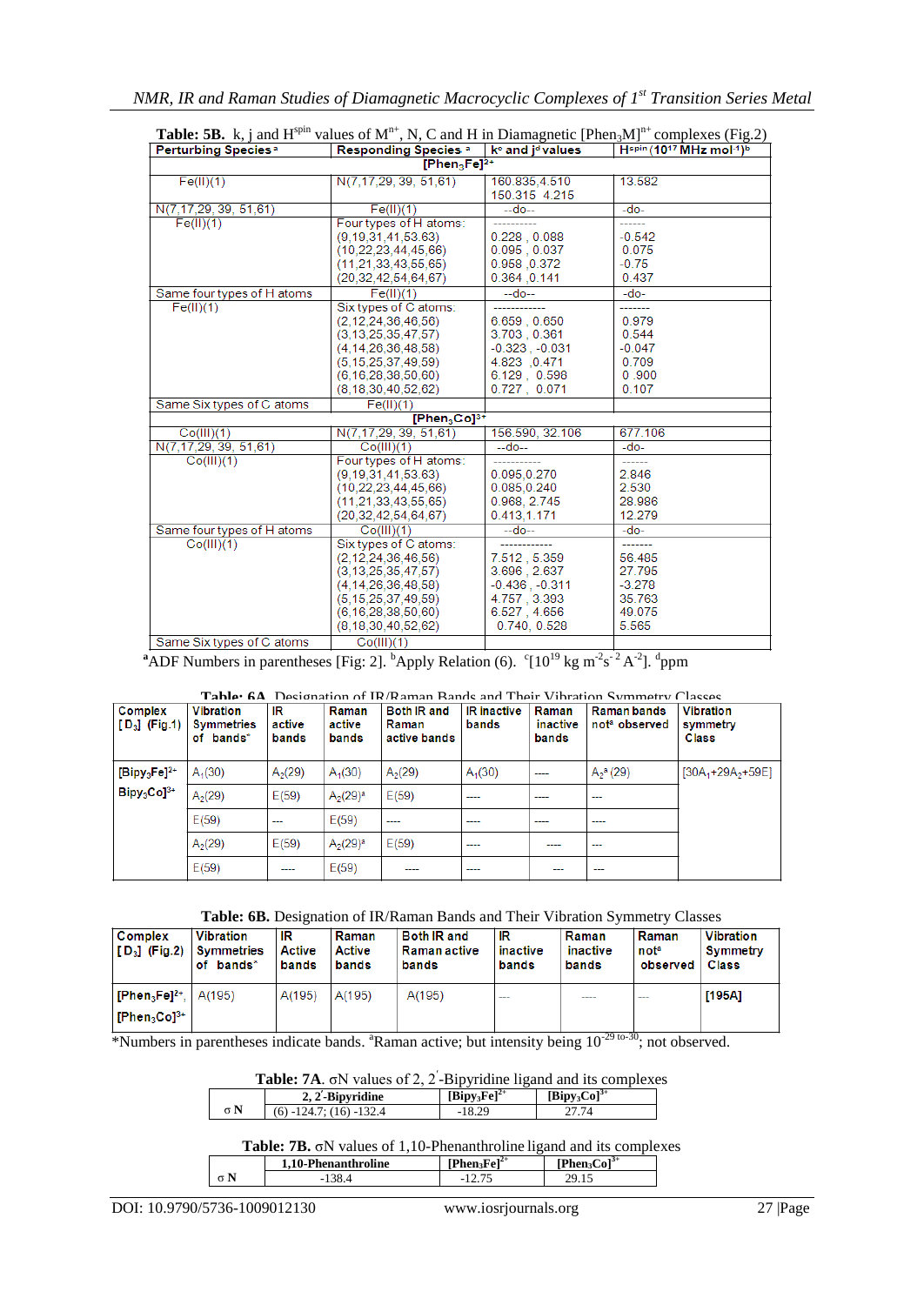

**Fig.1** Fe(II) and Co(III) are shown as number 1 position atom.



**Fig.2:** Fe(II) and Co(III) are shown as number 1 atom.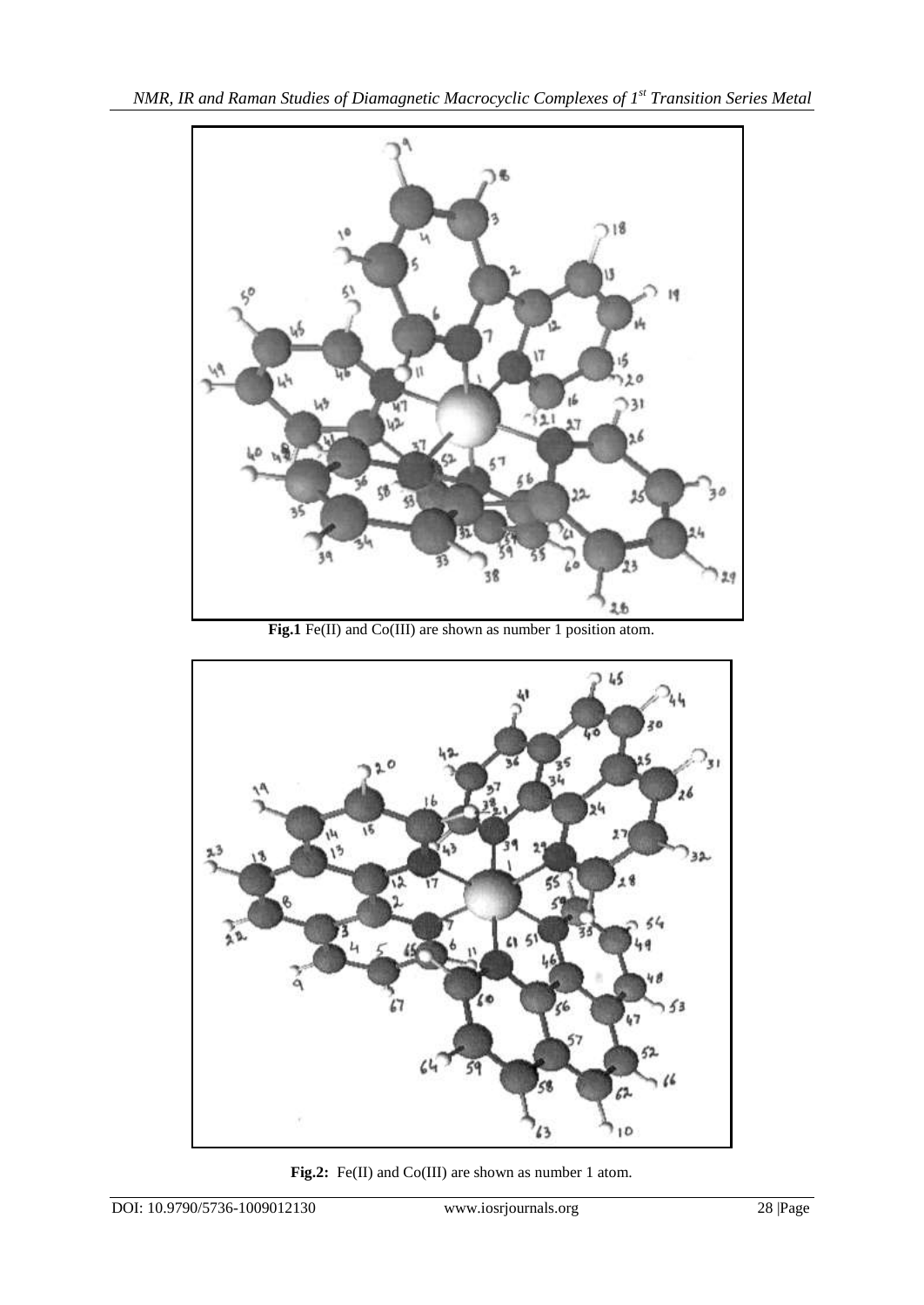#### **References**

- <span id="page-8-0"></span>[1] Soriego, R., Farias, L., and Moya, S. A. (1997) Complexes with heterocyclic nitrogen ligands—IV: complexes of ruthenium(II) and applications in catalysis, Polyhedron 16, 3847-3850.
- <span id="page-8-1"></span>[2] Gupta, K. C., and Sutar, A. K. (2008) Catalytic activities of Schiff base transition metal complexes, Coord. Chem. Rev. 252, 1420- 1450.
- <span id="page-8-2"></span>[3] Pérez-Arredondo, M. d. l. L., González-Ponce, M. d. R., Ana Zanor, G., Ramirez Vazquez, J. A., and Segoviano-Garfias, J. J. N. (2015) Complex formation equilibria of 2,2′-bipyridyl and 1,10-phenanthroline with manganese(II) in methanol, Kar. Int. J. Mod. Sci. 1, 178-186.
- <span id="page-8-3"></span>[4] Liu, X., and Wang, F. (2012) Transition metal complexes that catalyze oxygen formation from water: 1979–2010, Coord. Chem. Rev. 256, 1115-1136.
- <span id="page-8-4"></span>[5] Zheng, Q., Niu, Z., Ye, J., Zhang, S., Zhang, L., Li, L., Zhao, Y., and Zhang, X. (2017) High Voltage, Transition Metal Complex Enables Efficient Electrochemical Energy Storage in a Li-Ion Battery Full Cell, Adv. Funct. Mater. 27, 1604299.
- <span id="page-8-5"></span>[6] Harvey, E. C., Feringa, B. L., Vos, J. G., Browne, W. R., and Pryce, M. T. (2015) Transition metal functionalized photo- and redoxswitchable diarylethene based molecular switches, Coord. Chem. Rev. 282–283, 77-86.
- <span id="page-8-6"></span>[7] Mathan Kumar, S., Dhahagani, K., Rajesh, J., Nehru, K., Annaraj, J., Chakkaravarthi, G., and Rajagopal, G. (2013) Synthesis, characterization, structural analysis and DNA binding studies of nickel(II)–triphenylphosphine complex of ONS donor ligand – Multisubstituted thiosemicarbazone as highly selective sensor for fluoride ion, Polyhedron 59, 58-68.
- [8] Prashanthi, Y., Kiranmai, K., Ira, kumar K, S., Chityala, V. k., and Shivaraj. (2012) Spectroscopic Characterization and Biological Activity of Mixed Ligand Complexes of Ni(II) with 1,10-Phenanthroline and Heterocyclic Schiff Bases, Bioinorg. Chem. Appl. 2012, 1-8.
- [9] Kani, I., Atlier, Ö., and Guven, K. (2016) Mn(II) complexes with bipyridine, phenanthroline and benzoic acid: Biological and catalase-like activity, J. Chem. Sci. 128, 523-536.
- [10] Ronconi, L., and Sadler, P. J. (2007) Using coordination chemistry to design new medicines, Coord. Chem. Rev. 251, 1633-1648.
- [11] Biswas, B., Kole, N., Patra, M., Dutta, S., and Ganguly, M. (2013) Synthesis, structural characterization and biological activity of a trinuclear zinc(II) complex: DNA interaction study and antimicrobial activity, J. Chem. Sci. 125, 1445-1453.
- <span id="page-8-7"></span>[12] Fukuda, Y., and Sone, K. (1970) Formation and Absorption Spectra of Mixed Copper(II) Chelates Containing Acetylacetone and 2,2′-Bipyridine or 1,10-Phenanthroline, Bull. Chem. Soc. Jpn. 43, 556-558.
- <span id="page-8-8"></span>[13] Wehry, E. L., and Sundararajan, S. (1972) Intersystem crossing and internal conversion from the lowest charge-transfer singlet excited state of the (2,9-dimethyl-1,10-phenanthroline)copper(I) cation, J. Chem. Soc. Chem. Commun., 1135-1136.
- [14] Blaskie, M. W., and McMillin, D. R. (1980) Photostudies of copper(I) systems. 6. Room-temperature emission and quenching studies of bis(2,9-dimethyl-1,10-phenanthroline)copper(I), Inorg. Chem. 19, 3519-3522.
- [15] Ashbrook, L. N., and Elliott, C. M. (2013) Dye-Sensitized Solar Cell Studies of a Donor-Appended Bis(2,9-dimethyl-1,10 phenanthroline) Cu(I) Dye Paired with a Cobalt-Based Mediator, J. Phys. Chem. C 117, 3853-3864.
- [16] Garakyaraghi, S., Crapps, P. D., McCusker, C. E., and Castellano, F. N. (2016) Cuprous Phenanthroline MLCT Chromophore Featuring Synthetically Tailored Photophysics, Inorg. Chem. 55, 10628-10636.
- <span id="page-8-9"></span>[17] Indelli, M. T., Bignozzi, C. A., Scandola, F., and Collin, J.-P. (1998) Design of Long-Lived Ru(II) Terpyridine MLCT States. Tricyano Terpyridine Complexes, Inorg. Chem. 37, 6084-6089.
- <span id="page-8-10"></span>[18] Turro, C., Bossmann, S. H., Leroi, G. E., Barton, J. K., and Turro, N. J. (1994) Ligand-Specific Charge Localization in the MLCT Excited State of Ru(bpy)<sub>2</sub>(dpphen)<sup>2+</sup> Monitored by Time-Resolved Resonance Raman Spectroscopy, Inorg. Chem. 33, 1344-1347.
- <span id="page-8-11"></span>[19] Sehgal, M. L., and Ahmad, I. (2017 (accepted)) NMR, ESR,NQR and IR studies of paramagnetic macro cyclic complexes of 1<sup>st</sup> transition series metal ions exhibiting MLCT phenomenon: A Density Functional Theory application:Part:I Bis (2, 2'- bipyridine) complexes, Orient. J. Chem.
- <span id="page-8-18"></span>[20] Sehgal, M. L., and Ahmad, I. (2017) NMR, ESR,NQR and IR studies of paramagnetic macro cyclic complexes of 1<sup>st</sup> transition series metal ions exhibiting MLCT phenomenon: A Density Functional Theory application:Part:II Bis (1,10- phenanthroline) complexes, Orient. J. Chem. 33, 1714-1725.
- [21] Sehgal, M. L., Aggarwal, A., and Singh, S. (2017) NMR, ESR, NQR and IR Studies of Paramagnetic Macrocyclic Complexes of 1st Transition Series Metal Ions Exhibiting MLCT Phenomenon: A DFT Application. Part: III. Tris(2, 2'-bipyridine) Complexes, IOSR- J. Appl. Chem. 10, 78-84.
- [22] Sehgal, M. L., Aggarwal, A., and Singh, S. (2017) NMR, ESR, NQR and IR Studies of Paramagnetic Macrocyclic Complexes of 1st Transition Series Metal Ions Exhibiting MLCT Phenomenon: A DFT Application. Part: IV. Tris(1, 10-phenanthroline) Complexes, IOSR- J. Appl. Chem. 10, 16-22.
- <span id="page-8-17"></span>[23] MorigakiI, M. K., Silva, E. M. d., Melo, C. V. P. d., Pavan, J. R., Silva, R. C., Biondo, A., Freitas, J. C. C., and Dias, G. H. M. (2009) Synthesis, characterization, DFT and Td-dfT study of the  $[Fe(mnt)(L)(t-BuNC)<sub>2</sub>]$  octahedral complex (L = phen, bipy), Química Nova 32, 1812-1817.
- <span id="page-8-12"></span>[24] Mudasir, Wijaya, K., Tjahjono, D. H., Yoshioka, N., and Inoue, H. (2004) DNA-Binding Properties of Iron(II) Mixed-Ligand Complexes Containing 1,10-Phenanthroline and Dipyrido[3,2-a:2',3'-c]phenazine, znb 59b, 310-318.
- [25] Sreekanth, B., Krishnamurthy, G., Naik, H. S. B., Vishnuvardhan, T. K., Shashikumar, N. D., and Lokesh, M. R. (2011) DNA Binding and Cleavage Studies of Fe(II) and Zn(II) Complexes containing Mixed Ligand of 1,10-phenanthroline and 2-hydroxy-4 methyl-1,8-naphthyridine, J. Chem. Pharm. Res. 3, 407-419.
- [26] Sreekanth, B., Krishnamurthy, G., Naik, H. S. B., Vishnuvardhan, T. K., Vinaykumar, B., and Sharath, N. (2011) Synthesis, DNA Binding, and Oxidative Cleavage Studies of Fe(II) and Co(III) Complexes Containing Bioactive Ligands, Nucleosides Nucleotides Nucleic Acids 30, 83-96.
- [27] Sreekanth, B., Krishnamurthy, G., Naik, H. S. B., and Vishnuvardhan, T. K. (2012) Cu(II) and Mn(II) Complexes Containing Macroacyclic Ligand: Synthesis, DNA Binding, and Cleavage Studies, Nucleosides Nucleotides Nucleic Acids 31, 1-13.
- <span id="page-8-13"></span>[28] Latevi Max Lawson, D. (2013) Modeling Transition Metal Complexes in the Framework of the Spin-Crossover Phenomenon: A DFT Perspective, Curr. Inorg. Chem. 3, 242-259.
- <span id="page-8-14"></span>[29] Lawson Daku, L. M., Vargas, A., Hauser, A., Fouqueau, A., and Casida, M. E. (2005) Assessment of Density Functionals for the High-Spin/Low-Spin Energy Difference in the Low-Spin Iron(II) Tris(2,2′-bipyridine) Complex, ChemPhysChem 6, 1393-1410.
- <span id="page-8-15"></span>[30] Buhl, M., and Mauschick, F. T. (2002) Thermal and solvent effects on <sup>57</sup>Fe NMR chemical shifts, Phys. Chem. Chem. Phys. 4, 5508-5514.
- <span id="page-8-16"></span>[31] Bühl, M., Mauschick, F. T., Terstegen, F., and Wrackmeyer, B. (2002) Remarkably Large Geometry Dependence of <sup>57</sup>Fe NMR Chemical Shifts, Angew. Chem. Int. Ed. 41, 2312-2315.